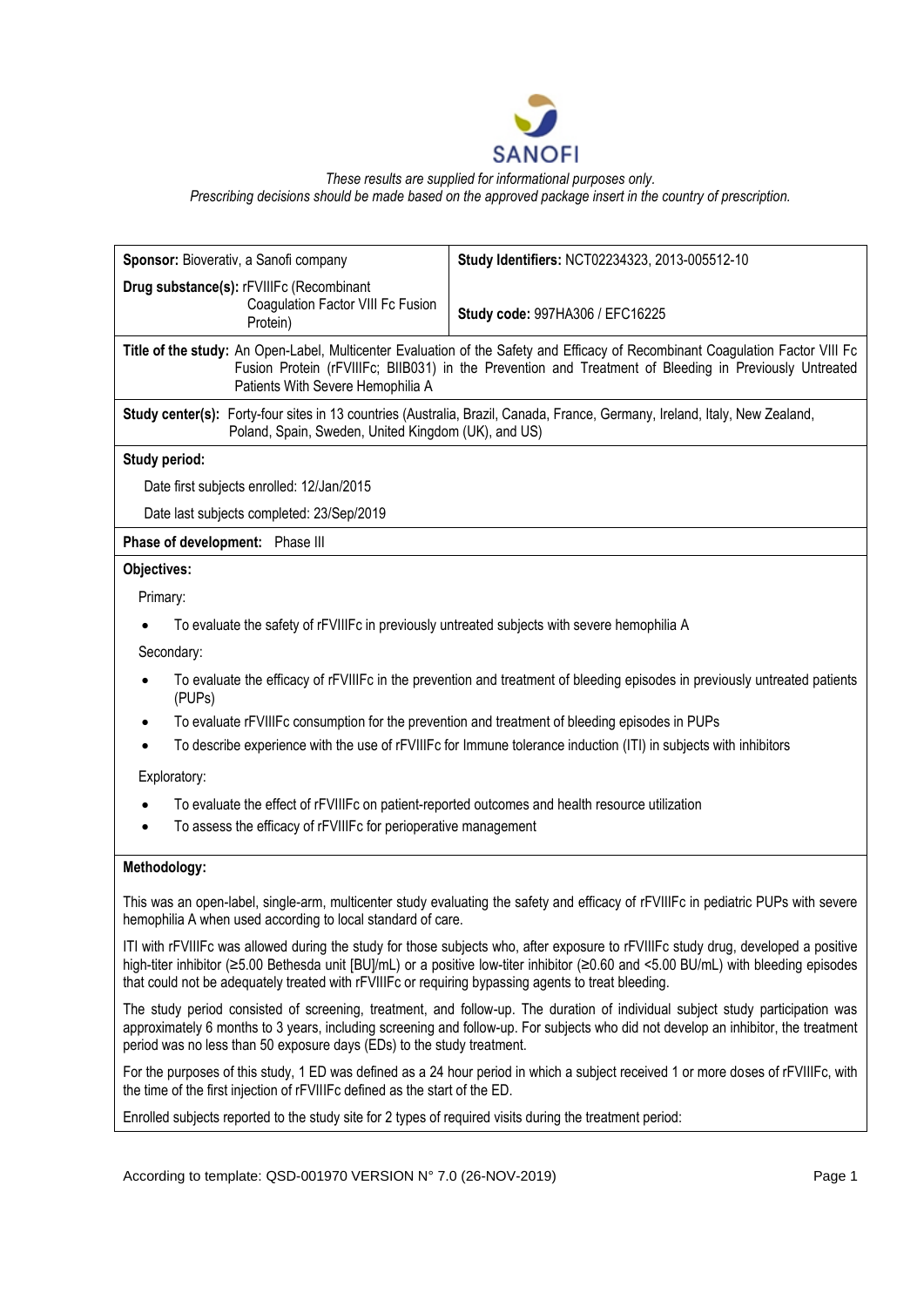

- Scheduled Interim Visits: every 12  $(\pm 2)$  weeks by calendar date. Subjects who developed high-titer inhibitors switched to a schedule of ITI Visits, and, if they subsequently met ITI complete success criteria within 33 months, received a tapering regimen and participated in Post ITI Success visit,
- ED Milestone Visits: at 5  $(\pm 1)$  EDs, 10 to 15 EDs, 20 to 25 EDs, and 50 to 55 EDs, In addition, ED Milestone Visits at 75 to 80 EDs and 100 to 105 EDs were also completed prior to Amendment 5.

Scheduled visits included safety and efficacy assessments, and rFVIIIFc activity measurements to assess trough and recovery (at 10 [± 5] minutes after the end of the injection). In addition, the site contacted subjects' parents/caregivers monthly by telephone to review adverse events (AEs), treatment compliance, and use of concomitant medications and therapies.

For subjects that underwent surgery, postoperative clinic visits could be more frequent. For subjects that underwent major surgery, a visit was required 1 to 2 weeks after surgery, and a further visit occurred when the Investigator determined that the subject could return to the regular pre-surgery regimen if this did not happen at the post-surgery visit. Major surgery was defined as any surgical procedure in which a major body cavity was penetrated and exposed or for which a substantial impairment of physical or physiological function was produced (eg, laparotomy, thoracotomy, craniotomy, joint replacement, or limb amputation).

Following confirmation of eligibility and enrollment, the Investigator had the option to treat a subject episodically (on-demand) prior to initiating a prophylaxis regimen. The duration of episodic treatment was at the Investigator's discretion, in accordance with local standard of care. However, it was expected that the prophylactic regimen would be initiated prior to or immediately following a third episode of hemarthrosis (joint bleed).

The dose for prophylaxis could be selected and adjusted based on the subject's response to dosing (ie, available PK data, including FVIII activity levels, level of physical activity, and bleeding pattern), in the range of 25 to 65 IU/kg at 3- to 5-day intervals. However, based on data from the completed clinical studies and knowledge of increased CL of factor concentrates in children <6 years of age, more frequent or higher doses of up to 80 IU/kg may be required. Prophylactic dose titration outside the range of 25 to 80 IU/kg requires discussion with the Sponsor and documentation of rationale.

Surgery was allowed during the study. ITI with rFVIIIFc was allowed during the study for those subjects developing a positive inhibitor after exposure to rFVIIIFc study drug.

Treatments were administered as episodic, prophylaxis, or as ITI, as follows:

- Episodic (optional) regimen: the individual dose of rFVIIIFc to treat bleeding episodes was based on the subject's clinical condition and the type and severity of bleeding event.
- Prophylaxis regimen: it was anticipated that subjects would begin a prophylaxis regimen prior to or immediately following the occurrence of a third hemarthrosis (joint bleed). The dose for prophylaxis could be selected and adjusted based on the subject's response to dosing (ie, available PK data, including FVIII activity levels, level of physical activity, and bleeding pattern), in the range of 25 to 65 IU/kg at 3- to 5-day intervals.
- ITI: the ITI therapy was determined at the discretion of the Investigator for a period of up to 33 months.

| Number of subjects: | Planned: 105  |
|---------------------|---------------|
|                     | Enrolled: 108 |
|                     | Treated: 103  |
| Evaluated:          | Efficacy: 103 |
|                     | Safety: 103   |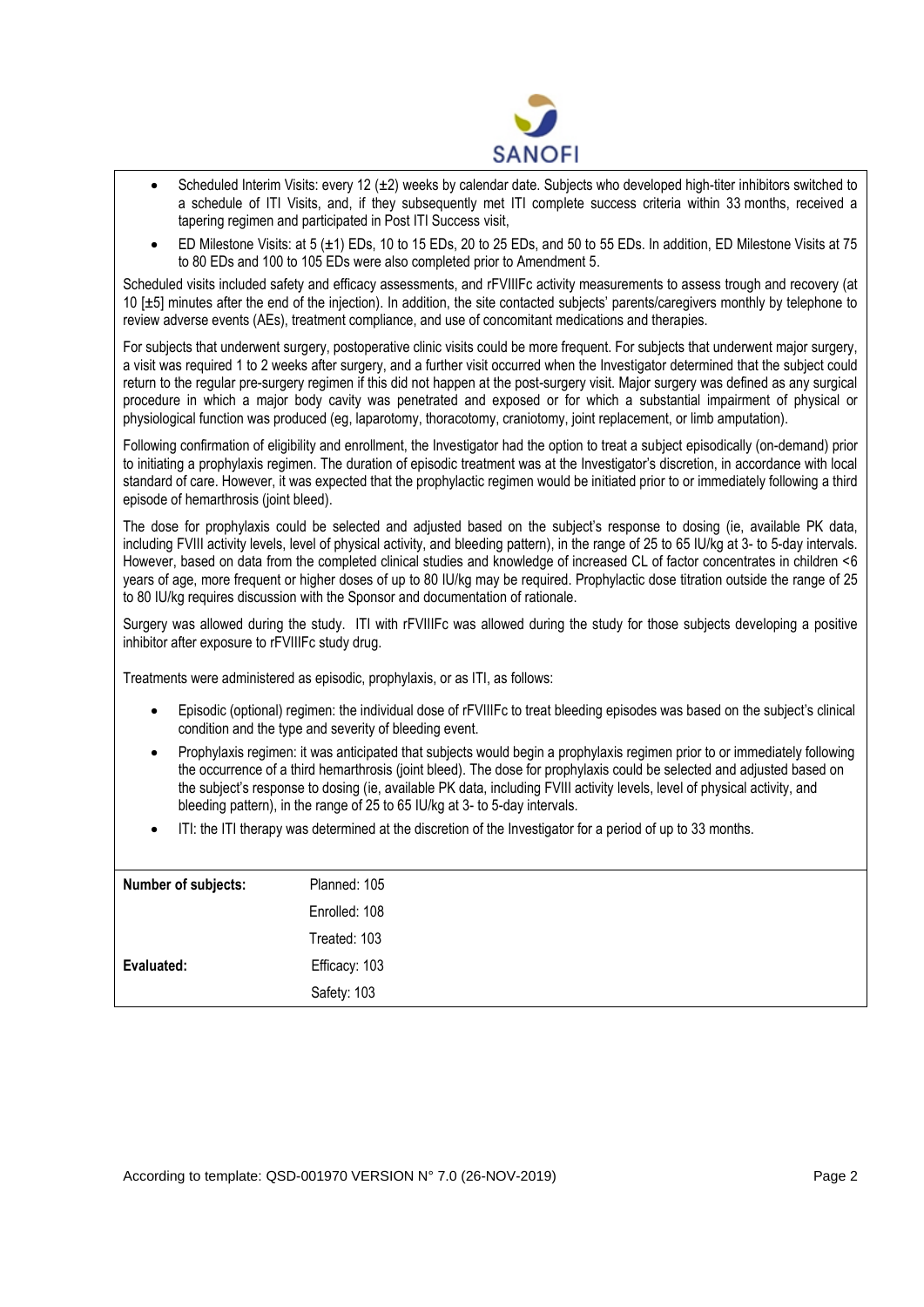

#### **Diagnosis and criteria for inclusion:**

- Ability of the subject's legally authorized representative (eg, their parent or legal guardian) to understand the purpose and risks of the study and provide signed and dated informed consent and authorization to use confidential health information in accordance with national and local subject privacy regulations.
- Male, age <6 years at the time of informed consent.
- Weight ≥3.5 kg.
- Severe hemophilia A defined as <1 IU/dL (<1%) endogenous FVIII documented in the medical record or as tested during the Screening Period. Enrolled subjects whose central laboratory screening results indicate a baseline FVIII activity level ≥1% of normal are withdrawn.

### **Study treatments:**

**Investigational Product:** rFVIIIFc

There were 53 lots of study medication.

**Duration of treatment:** Individual subject study participation was expected to be approximately 6 months to 3 years including screening and follow-up. For each subject, the treatment period is no less than 50 EDs to the study treatment, unless the subject is withdrawn for other reason as inhibitor development or the end of study (EOS) is declared.

### **Criteria for evaluation:**

Safety:

The primary endpoint of the study is the occurrence of inhibitor development.

## Efficacy:

The secondary endpoints of the study are as follows:

- The annualized number of bleeding episodes (spontaneous and traumatic) per subject.
- The annualized number of spontaneous joint bleeding episodes per subject.
- Assessments of response to treatment with rFVIIIFc for bleeding episodes, using the 4-point bleeding response scale.
- The total number of EDs per subject per year
- Total annualized rFVIIIFc consumption per subject for the prevention and treatment of bleeding episodes.
- The number of injections and dose per injection of rFVIIIFc required to resolve a bleeding episode.
- Response to ITI with rFVIIIFc (complete success, partial success, failure, early withdrawal)
- rFVIIIFc incremental recovery (IR).

#### **Statistical methods:**

Planned Analyses

## Demographics and Baseline Disease Characteristics:

Subject disposition was summarized for subjects by treatment regimen and overall.

Demographics and baseline characteristics were summarized as continuous variables and as categorical variables, as appropriate, using the Safety Analysis Set.

According to template: QSD-001970 VERSION N° 7.0 (26-NOV-2019) Page 3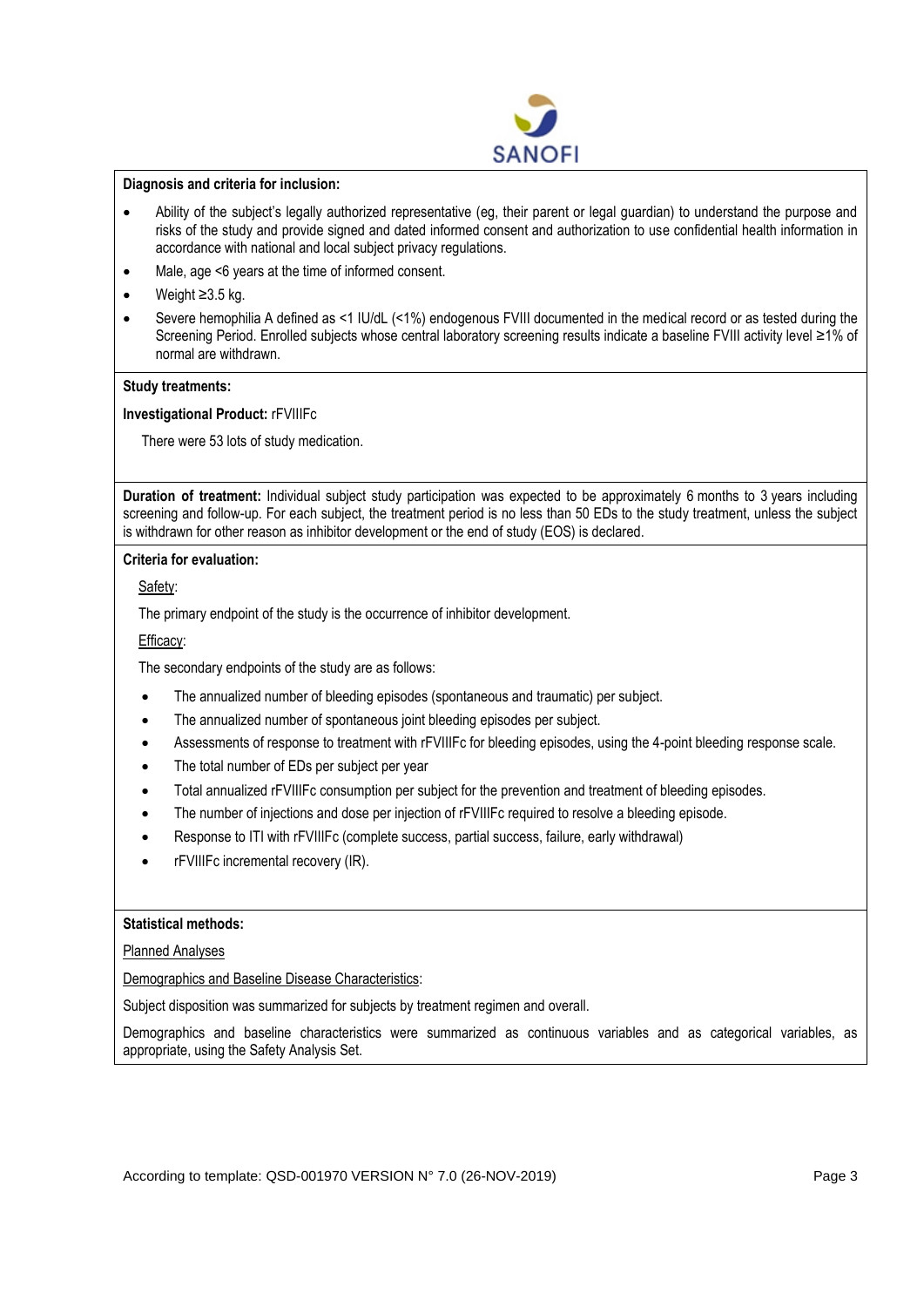

## Exposure:

The total number of EDs on rFVIIIFc for each subject was summarized categorically (<5, 5 to <10, 10 to <20, 20 to <50, 50 to <75, 75 to <100, and ≥100) and with descriptive statistics for the Safety Analysis Set. The total number of injections per subject was summarized overall and by reason for injection (prophylactic regimen, spontaneous bleed, traumatic bleed, follow-up injection, surgical, or other) using descriptive statistics for the Safety Analysis Set.

Duration of rFVIIIFc dosing (weeks) was also summarized using descriptive statistics for the Safety Analysis Set.

# Efficacy and Pharmacokinetics:

There were no primary efficacy endpoints for this study.

- The annualized bleeding rate (ABR) was summarized using descriptive and categorical (ie, 0, >0 to 5, >5 to 10, >10 to 15, etc) statistics for the Full Analysis Set.
- ABR was also summarized by type of bleeding (spontaneous, traumatic, unknown), location of bleeding (joint, muscle, internal, skin/mucosa), and by location and type of bleeding for the Full Analysis Set.
- The number of injections, average dose per injection (IU/kg), and total dose (IU/kg) required to resolve a bleeding episode were determined on both a per-bleeding episode and per-subject basis, and summarized for the Full Analysis Set.
- Using the electronic patient diary, each patient's parent/caregiver rated the treatment response to any bleeding episode using a 4-point scale. The assessment of response was summarized for the Full Analysis Set by treatment regimen, and by compliance to treat the bleed and treatment regimen.
- The total number of EDs along with the duration of dosing with rFVIIIFc and total number of injections per subject were summarized for the Safety Analysis Set.
- The total annualized rFVIIIFc consumption per subject for the prevention and treatment of bleeding episodes was summarized for the Full Analysis Set using descriptive statistics.
- IR data was summarized by visit for the Full Analysis Set for exposure in the episodic and prophylactic treatment regimens.

# Safety:

# Primary Analysis:

The overall incidence of positive inhibitor formation was based on all subjects in the Safety Analysis Set. Any subject who developed an inhibitor following the initial rFVIIIFc administration was included in the numerator. All patients who have received at least 1 dose of rFVIIIFc will be included in the denominator. An exact 95% confidence interval (CI) for the proportion of subjects with a positive inhibitor was calculated using the Clopper-Pearson method for a binomial proportion.

The incidence of positive inhibitor formation was summarized separately for the following types of inhibitors:

- Subjects with high-titer inhibitors.
- Subjects with low-titer inhibitors that met the clinically meaningful criteria.
- Subjects with low-titer inhibitors that did not meet the clinically meaningful criteria.

## Other Safety Analyses:

Safety data were summarized by treatment group and overall. The incidence of AEs was summarized. Listings were provided for inhibitor test results, anti- rFVIIIFc antibody results, AEs, clinical laboratory evaluations, vital signs, and abnormal physical examination findings.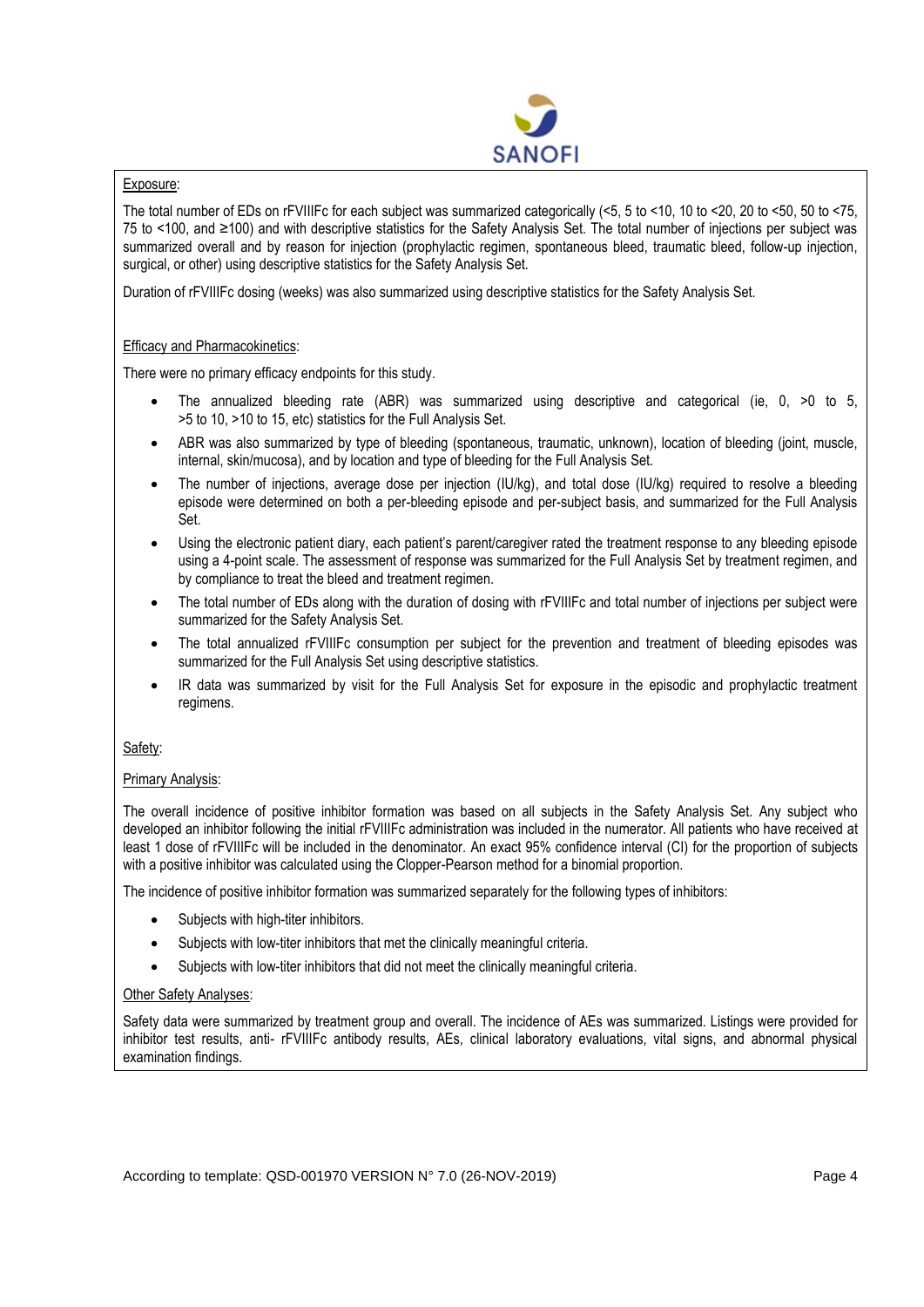

# **Summary:**

# **STUDY SUBJECTS:**

110 subjects were screened, of which 108 subjects were enrolled in 13 countries worldwide, of whom 103 received rFVIIIFc. Based on the study data, the following conclusions can be drawn:

- The study population is generally representative of the global population of PUPs with hemophilia A:
	- All subjects were male, in the range of 0.02 years to 4 years of age with the majority <1 year of age (80, 77.7%).
	- Median time since diagnosis of hemophilia was 54.5 days and all 103 subjects who received rFVIIIFc had FVIIIF activity at Screening of <1%.
	- The medical and surgical history was typical for this population.
	- Most subjects (96.1%) had received at least 1 concomitant medication or procedure, which included medications typical for this population such as vaccines, antibiotics, IV fluids, analgesics, and antipyretics etc.
	- Twenty subjects (19.4%%) had a known family history of inhibitors, relatively high compared with published incidences.
- 87 of 108 enrolled subjects completed the study and 21 discontinued study participation prematurely.
- Exposure was representative of how PUPs are treated when they first begin factor replacement therapy, with most subjects starting on episodic treatment and then transitioning to prophylactic treatment.
	- The median total number of injections per subject was 5 and 94 for the episodic and prophylactic, respectively.
	- The median number of EDs for the treatment regimens was 4 and 91 for the episodic and prophylactic, respectively.
	- The subjects with at least 50 EDs was 81 (78.6%).
	- The median average weekly dose for subjects on the prophylactic treatment regimen was 101.4 IU/kg and the median average dose interval was 3.87 days.
	- The overall median annualized consumption of rFVIIIFc was 3971.4 IU/kg and by the 3 treatment regimens was 197.6 IU/kg and 5384.4 IU/kg for the episodic and prophylactic, respectively.

# **EFFICACY RESULTS:**

This study evaluated the efficacy of rFVIIIFc in the prevention and treatment of bleeding episodes in PUPs with severe hemophilia A as secondary objectives. A summary of the efficacy and conclusions is provided below:

- rFVIIIFc was highly effective as prophylaxis treatment in PUPs with hemophilia A.
	- The median ABR by treatment regimen was 2.24 (range 0 to 39.8) and 1.49 (range 0 to 18.7) for subjects on the episodic and prophylactic, respectively.
- rFVIIIFc was highly effective for the treatment of bleeding episodes in PUPs
	- The median number of injections required for resolution of a bleeding episode was 1 for each of the regimens. The majority of bleeding episodes required ≤2 injections to resolve: 132 (89.2%) and 201 (93.5%) for the episodic and prophylactic, respectively.
	- Combining "excellent" and "effective," the Investigator global assessment of response was 111 responses (95.7%) for subjects on the episodic regimen, 275 responses (97.2%) for subjects on the prophylactic regimen, and overall 386 responses (96.7%).
	- The median dose per injection was 45.45 and 48.08 for bleeding episodes in the episodic and prophylactic, respectively.
- The IR for the baseline PK profile of subjects on the episodic regimen was similar to that of the prophylactic regimen. IR remained stable throughout the study, with both regimens exhibiting similar IR values for the duration (through Week 120). The IR values observed in the study were consistent with those observed in prior studies of rFVIIIFc in PTPs